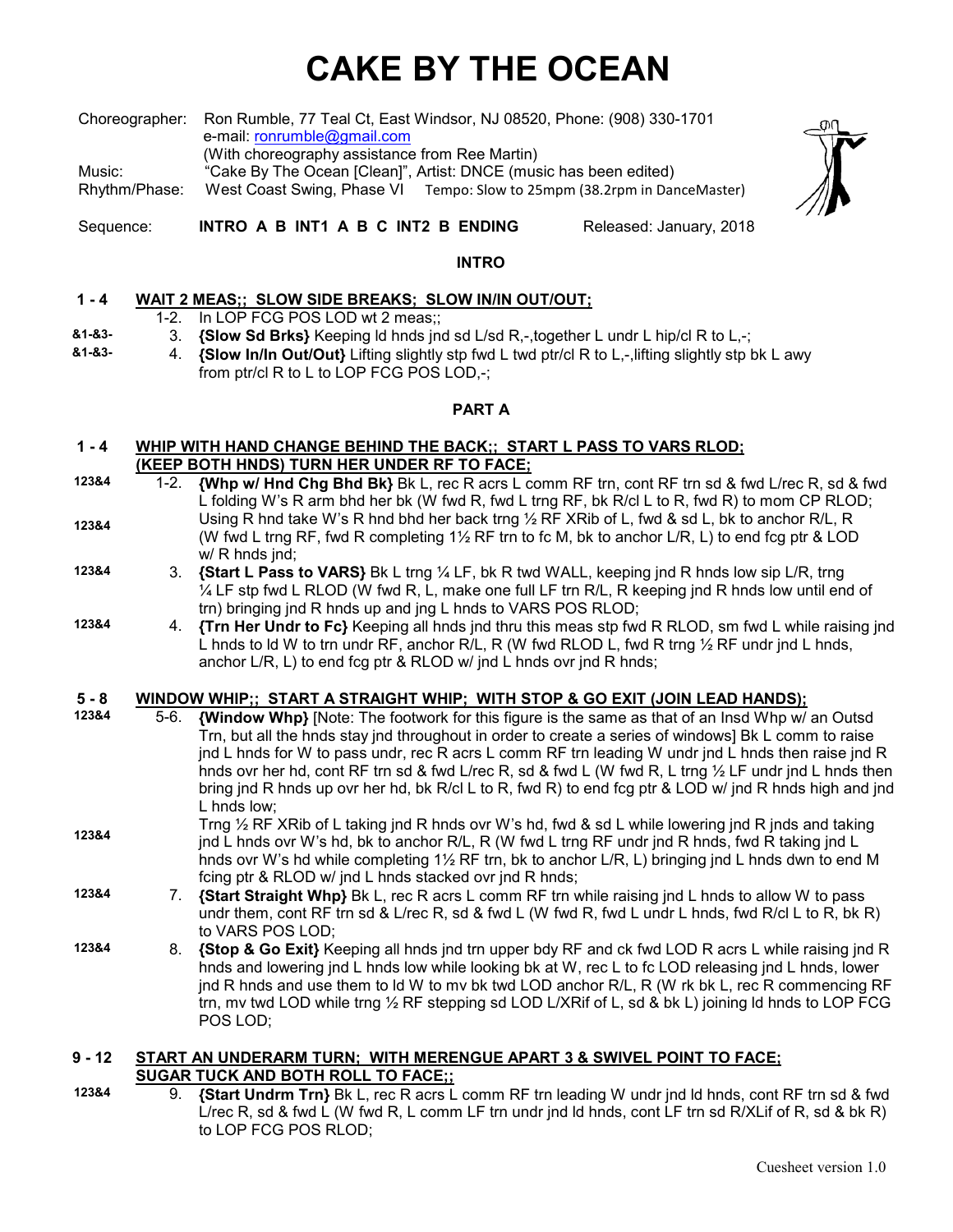#### **CAKE BY THE OCEAN, PAGE 2 of 3**

- **123-** 10. **{With Merengue Apt 3 & Swvl Pt to Fc}** Trng ¼ RF (W LF) to LOP POS COH use Merengue action and sld apt stepping sd R LOD (W twd RLOD), cl L to R, sd R softening in knee and keeping ld hnds jnd, swvl LF (W RF) to fc ptr while straightening R leg and pt L twd ptr to LOP FCG POS RLOD;
- **12-4**  11-12. **{Sugar Tuck & Bth Roll}** Bk L, almost cl R to L, tch L tucking W in, fwd L comm 3 stp full LF roll twd RLOD (W fwd R, L, tch R tucking in twd M, trng  $\frac{1}{2}$  RF thru hips rel jnd hnds and stp fwd R twd RLOD comm 3 stp 1½ RF roll twd RLOD;
- **123&4**  Cont LF roll twd RLOD R, L to end fcg ptr & RLOD, anchor R/L, R (W cont RF roll twd RLOD L, R to fc M, anchor L/R, L);

### **13 - 16 START AN UNDERARM TURN; WITH MERENGUE APART 3 & SWIVEL POINT TO FACE;**

**TUMMY WHIP WITH W'S ROLL R AND FREE SPIN TO FACE;;** 

- 13-14. Rpt meas 9-10 of PART A w/ all facing directions reversed;;
- **123&4**  15-16. **{Tummy Whp w/ W's Roll R & Free Spn to Fc}** Bk L, rec R acrs L comm RF trn, placing R hnd on W's R hip releasing jnd ld hnds cont RF trn sd & fwd L/rec R, sd & fwd L placing L hnd on W's L hip (W fwd R, L, fwd R/cl L to R, bk R) to end w/ M on W's L sd both fcing RLOD and both M's hnds on W's hips;
- **123&4** Comm  $\frac{1}{2}$  RF trn XRib of L tugging slightly on W's R hip leading her to roll R, fwd & sd L, bk anchor R/L, R (W bk L comm 1 full RF roll, fwd R cont RF roll, cont another full RF spn L/R, L) to LOP FCG POS LOD; [Note: W can replace the spn w/ an anchor]

#### **PART B**

#### **1 - 4 START A SIDE WHIP ~ AND TURN TO RT HAND STAR FOR SHORT TRIPLE TRAVEL AND ROLL;;;;**

- **12-- (123&4)**  1-4. **{Start a Sd Whp}** Bk L, rec R acrs L comm RF trn, cont slight RF trn pt L sd twd LOD, hold (W fwd R twd M's R sd, fwd L trng  $\frac{1}{2}$  RF, bk R/cl L to R, fwd R);
- **1- (12) {And Trn to RH Star}** Shifting wgt to L using strong press line, cont to ld W fwd while transferring full wgt to L ft and trng 1/8 LF jng R hnds to comm Trpl Trav figure (W fwd L, fwd R trng 5/8 LF) to RH STAR POS w/ M fcg DLC and W fcg DRW,
- **3&4 {Short Trpl Trav & Roll}** Mv dwn LOD sd R/cl L to R, sd R trng ¼ RF;
- **123&4**  Sd L trng ½ RF, sd R trng ½ RF to LH STAR POS M fcing DLW (W fcing DRC), mv dwn LOD sd L/cl R to L, sd L trng  $\frac{1}{4}$  LF:
- **123&4**  Sd R trng  $\frac{1}{2}$  LF, sd L trng 3/8 LF to fc ptr & LOD, anchor R/L, R to LOP FCG POS LOD;

#### **5 - 8 SCOOP SUGAR PUSH (3 SCOOPS) ~ WITH LADY'S SWITCH BACKS;;;;**

- **12-4& -2&-4&**  5-8. **{Scoop Sugar Push}** Bk L, sm bk R to tight BFLY, pt L fwd w/ L shldr ld, soften R knee fwd L w/ scooping action/cl R (W fwd R, fwd L, tap R bhd L, soften L knee bk R w/ scooping action/cl L); Pt L fwd w/ L shldr ld, soften R knee fwd L w/ scooping action/cl R, pt L fwd w/ L shldr ld, soften R knee fwd L w/ scooping action/cl R (W pt R bk, soften L knee bk R w/ scooping action/cl L, pt R bk, soften L knee bk R w/ scooping action/cl L);
- **-2**  Pt L fwd w/ L shldr ld, fwd L (W pt R bk, bk R),
- **&-&- {Lady's Swch Bks}** On & of prev bt rel M's R & W's L hnds and cl R to L/pt L ft sd twd COH while trng upper bdy slightly RF and pushing low jnd ld hnds fwd to cause W to trn LF, on & ct of prev bt cl L to R**/**pt R ft sd twd WALL while trng upper bdy slighty LF and pulling low jnd ld hnds to cause W to trn RF (On & ct of prev meas W cl L to R trng 1/4 LF to fc WALL while keeping Id hnds low/pt R ft sd between M's feet, on & ct of prev bt cl R to L trng ¼ RF to fc ptr/pt L ft sd twd WALL) to LOP FCG POS LOD;
- **&-23&4**  On & ct of prev bt cl R to L/pt L ft sd twd COH while trng upper bdy slighty RF and pushing low jnd ld hnds fwd to cause W to trn LF, cl L to R pulling low jnd lnd hnds to cause W to trn RF to fc M, anchor R/L, R (On & ct of prev bt W cl L to R trng  $\frac{1}{4}$  LF to fc WALL while keeping Id hnds low/pt R ft sd between M's feet, cl R to L trng 1/4 RF to fc ptr, anchor L/R, L) to LOP FCG POS LOD; [Note: Ld hnds stay jnd throughout the Swch Bks and M's free R hnd stays extended to sd while W's free L hnd is placed on her L hip]

#### **INTERLUDE 1**

#### **1 - 2 SLOW SIDE BREAKS; SLOW IN/IN OUT/OUT;**

1-2. Rpt meas 3-4 of INTRO;;